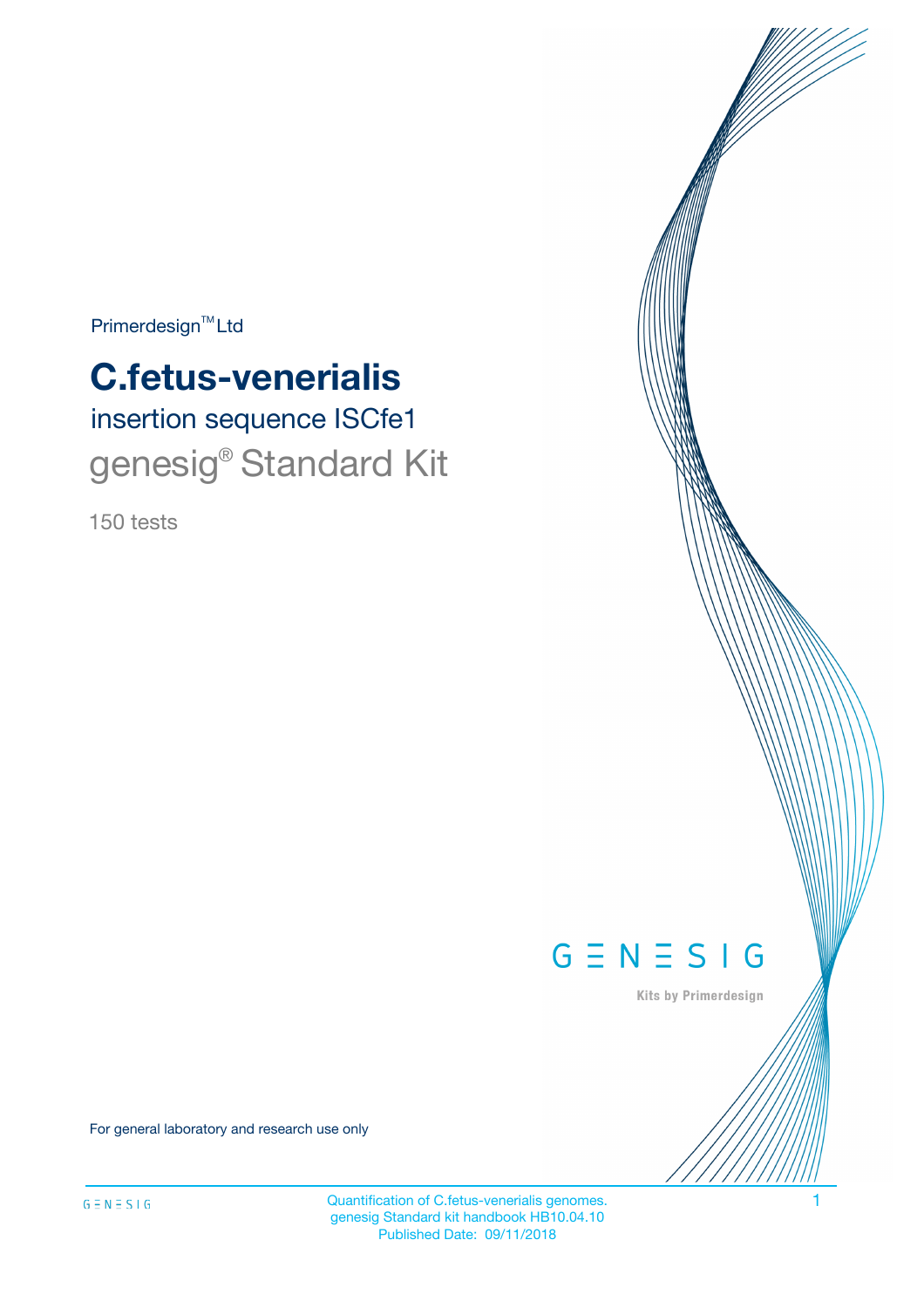### Introduction to C.fetus-venerialis

Campylobacter foetus is a rod shaped, motile, Gram-negative bacteria with a characteristic spiral curve morphology. Its genome has a circular DNA structure and codes for some 1820 genes. The bacterial pathogen is pathologically important in cattle and sheep where it can cause abortion. There are two distinct subspecies of this bacterium that cause infection by different means, the subspecies are Venerealis and Fetus.

Campylobacter venerialis is adapted specifically to the bovine genital tract where it is the causative agent of bovine genital campylobacteriosis. This is a venereal disease that is characterized by early embryonic death, infertility, an extended calving season and abortion. The bacterium resides in the mucus layer of the male pupuce and is sexually transmitted by natural mating or by artificial insemination.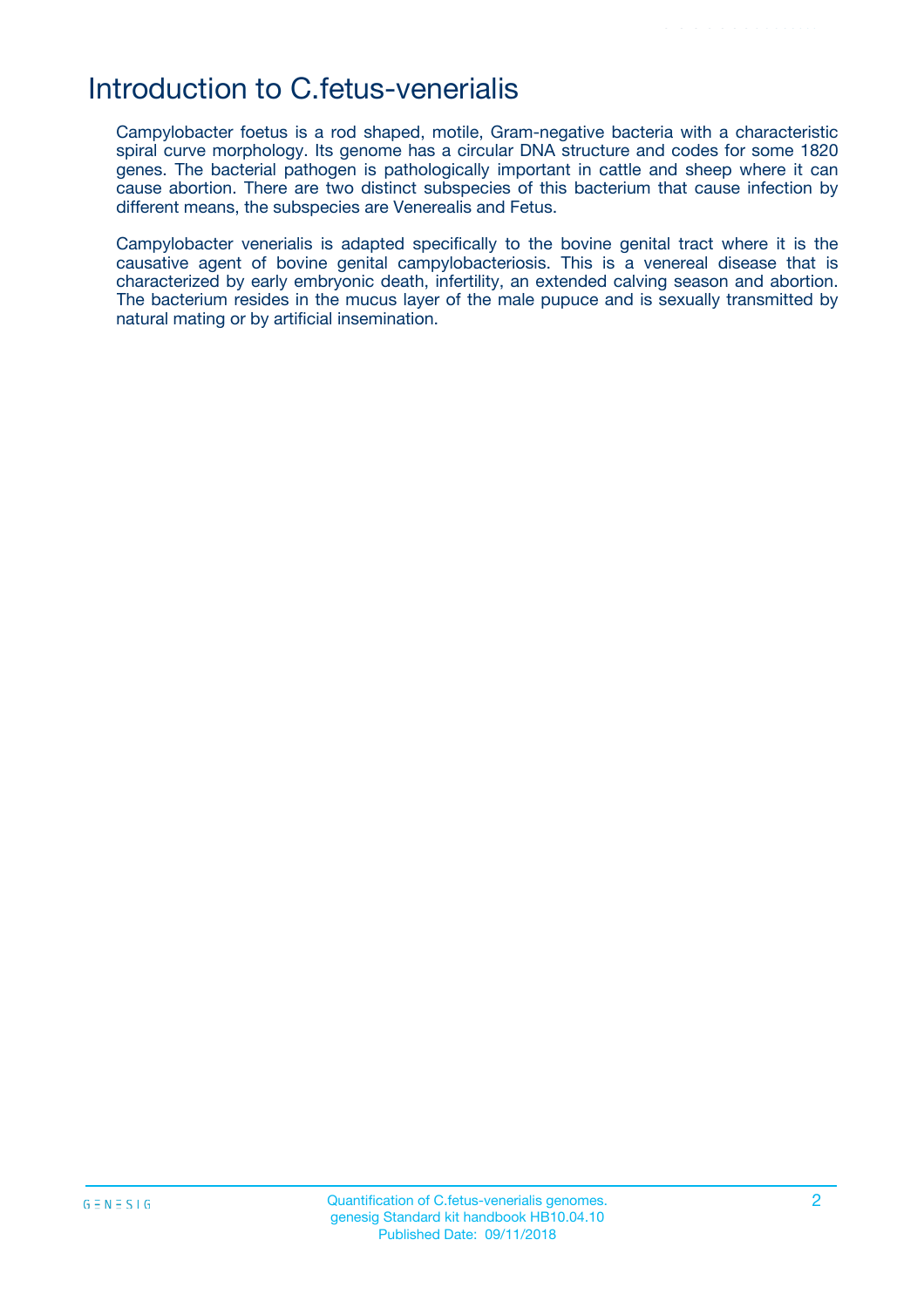

The Primerdesign genesig Kit for C.fetus-venerialis (C.fetus-venerialis) genomes is designed for the in vitro quantification of C.fetus-venerialis genomes. The kit is designed to have a broad detection profile. Specifically, the primers represent 100% homology with over 95% of the NCBI database reference sequences available at the time of design.

The dynamics of genetic variation means that new sequence information may become available after the initial design. Primerdesign periodically reviews the detection profiles of our kits and when required releases new versions.

The target sequences selected are based on the work of C, Abril et,al., 2007 and are therefore highly specific. The primers have 100% homology with over 95% of reference sequences contained in the NCBI database.

If you require further information, or have a specific question about the detection profile of this kit then please send an e.mail to enquiry@primerdesign.co.uk and our bioinformatics team will answer your question.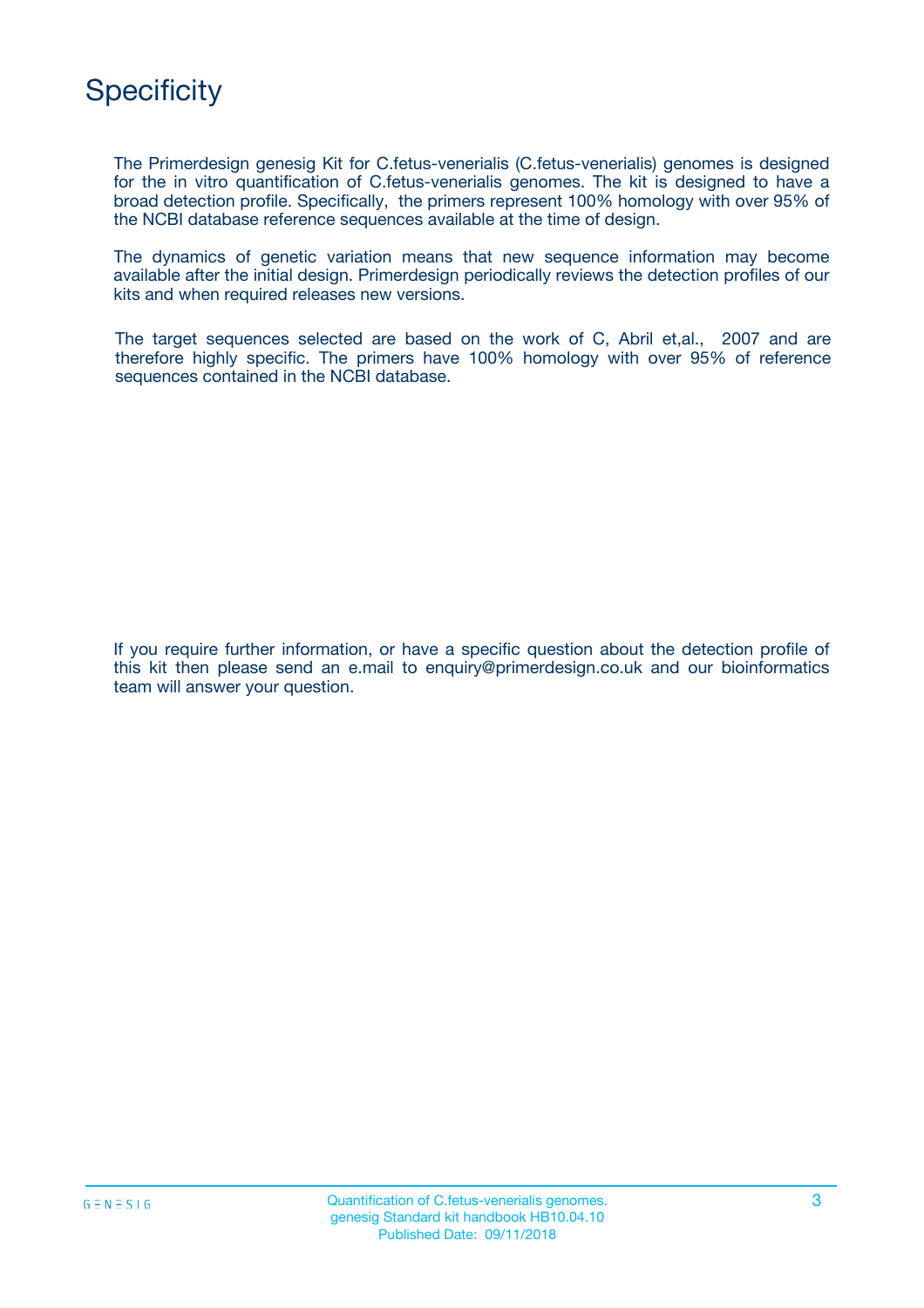# Kit contents

- **C.fetus-venerialis specific primer/probe mix (150 reactions BROWN)** FAM labelled
- **C.fetus-venerialis positive control template (for Standard curve RED)**
- **RNase/DNase free water (WHITE)** for resuspension of primer/probe mixes
- **Template preparation buffer (YELLOW)** for resuspension of positive control template and standard curve preparation

# Reagents and equipment to be supplied by the user

#### **Real-time PCR Instrument**

#### **Extraction kit**

This kit is recommended for use with genesig Easy DNA/RNA extraction kit. However, it is designed to work well with all processes that yield high quality RNA and DNA with minimal PCR inhibitors.

#### **oasig**TM **lyophilised or Precision**®**PLUS 2X qPCR Master Mix**

This kit is intended for use with oasig or PrecisionPLUS2X qPCR Master Mix.

**Pipettors and Tips**

**Vortex and centrifuge**

**Thin walled 1.5 ml PCR reaction tubes**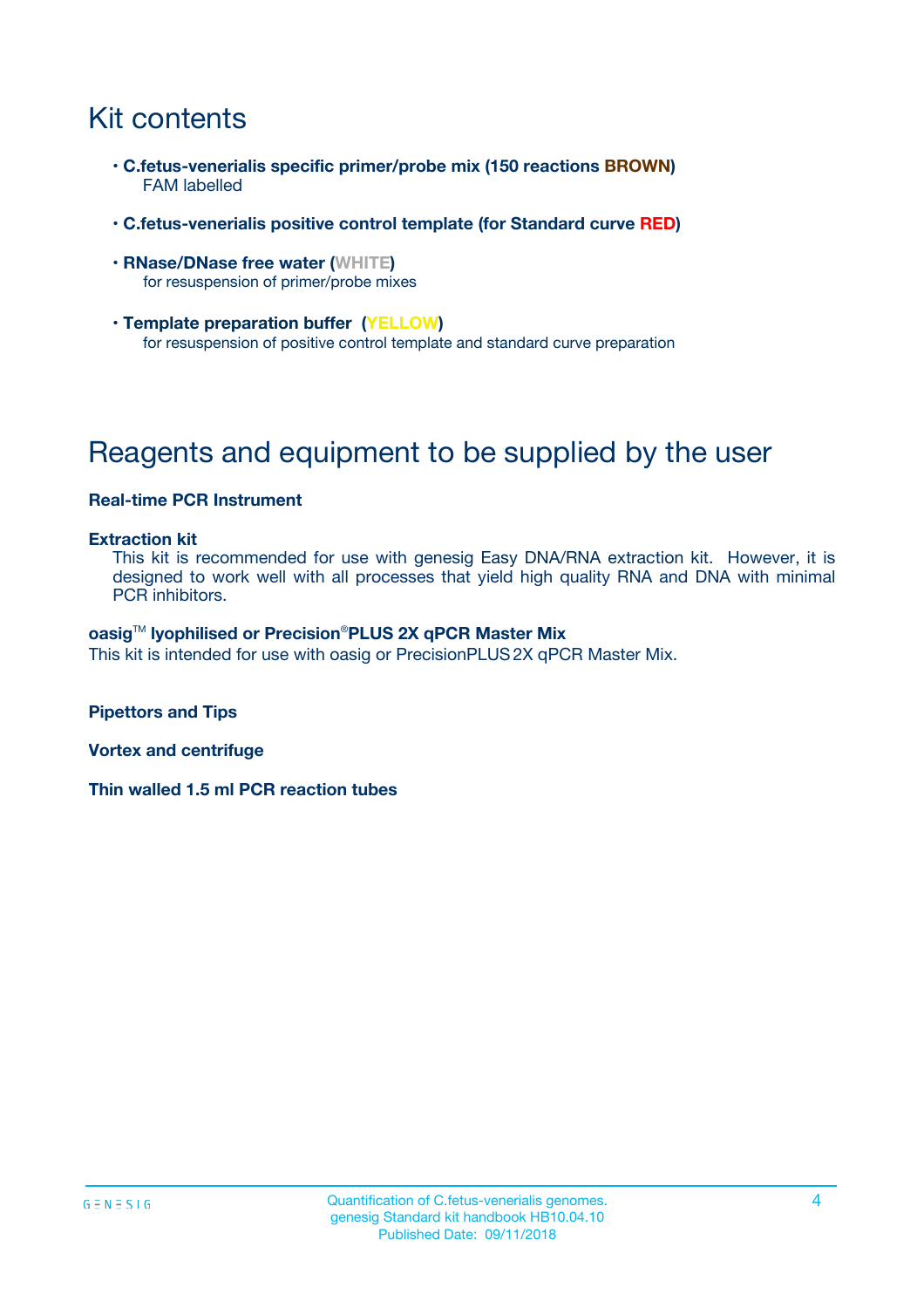### Kit storage and stability

This kit is stable at room temperature but should be stored at -20ºC on arrival. Once the lyophilised components have been resuspended they should not be exposed to temperatures above -20°C for longer than 30 minutes at a time and unnecessary repeated freeze/thawing should be avoided. The kit is stable for six months from the date of resuspension under these circumstances.

If a standard curve dilution series is prepared this can be stored frozen for an extended period. If you see any degradation in this serial dilution a fresh standard curve can be prepared from the positive control.

Primerdesign does not recommend using the kit after the expiry date stated on the pack.

### Suitable sample material

All kinds of sample material suited for PCR amplification can be used. Please ensure the samples are suitable in terms of purity, concentration, and DNA integrity. Always run at least one negative control with the samples. To prepare a negative-control, replace the template DNA sample with RNase/DNase free water.

### Dynamic range of test

Under optimal PCR conditions genesig C.fetus-venerialis detection kits have very high priming efficiencies of >95% and can detect less than 100 copies of target template.

### Notices and disclaimers

This product is developed, designed and sold for research purposes only. It is not intended for human diagnostic or drug purposes or to be administered to humans unless clearly expressed for that purpose by the Food and Drug Administration in the USA or the appropriate regulatory authorities in the country of use. During the warranty period Primerdesign genesig detection kits allow precise and reproducible data recovery combined with excellent sensitivity. For data obtained by violation to the general GLP guidelines and the manufacturer's recommendations the right to claim under guarantee is expired. PCR is a proprietary technology covered by several US and foreign patents. These patents are owned by Roche Molecular Systems Inc. and have been sub-licensed by PE Corporation in certain fields. Depending on your specific application you may need a license from Roche or PE to practice PCR. Additional information on purchasing licenses to practice the PCR process may be obtained by contacting the Director of Licensing at Roche Molecular Systems, 1145 Atlantic Avenue, Alameda, CA 94501 or Applied Biosystems business group of the Applera Corporation, 850 Lincoln Centre Drive, Foster City, CA 94404. In addition, the 5' nuclease assay and other homogeneous amplification methods used in connection with the PCR process may be covered by U.S. Patents 5,210,015 and 5,487,972, owned by Roche Molecular Systems, Inc, and by U.S. Patent 5,538,848, owned by The Perkin-Elmer Corporation.

### Trademarks

Primerdesign™ is a trademark of Primerdesign Ltd.

genesig $^\circledR$  is a registered trademark of Primerdesign Ltd.

The PCR process is covered by US Patents 4,683,195, and 4,683,202 and foreign equivalents owned by Hoffmann-La Roche AG. BI, ABI PRISM® GeneAmp® and MicroAmp® are registered trademarks of the Applera Genomics (Applied Biosystems Corporation). BIOMEK® is a registered trademark of Beckman Instruments, Inc.; iCycler™ is a registered trademark of Bio-Rad Laboratories, Rotor-Gene is a trademark of Corbett Research. LightCycler™ is a registered trademark of the Idaho Technology Inc. GeneAmp®, TaqMan® and AmpliTaqGold® are registered trademarks of Roche Molecular Systems, Inc., The purchase of the Primerdesign reagents cannot be construed as an authorization or implicit license to practice PCR under any patents held by Hoffmann-LaRoche Inc.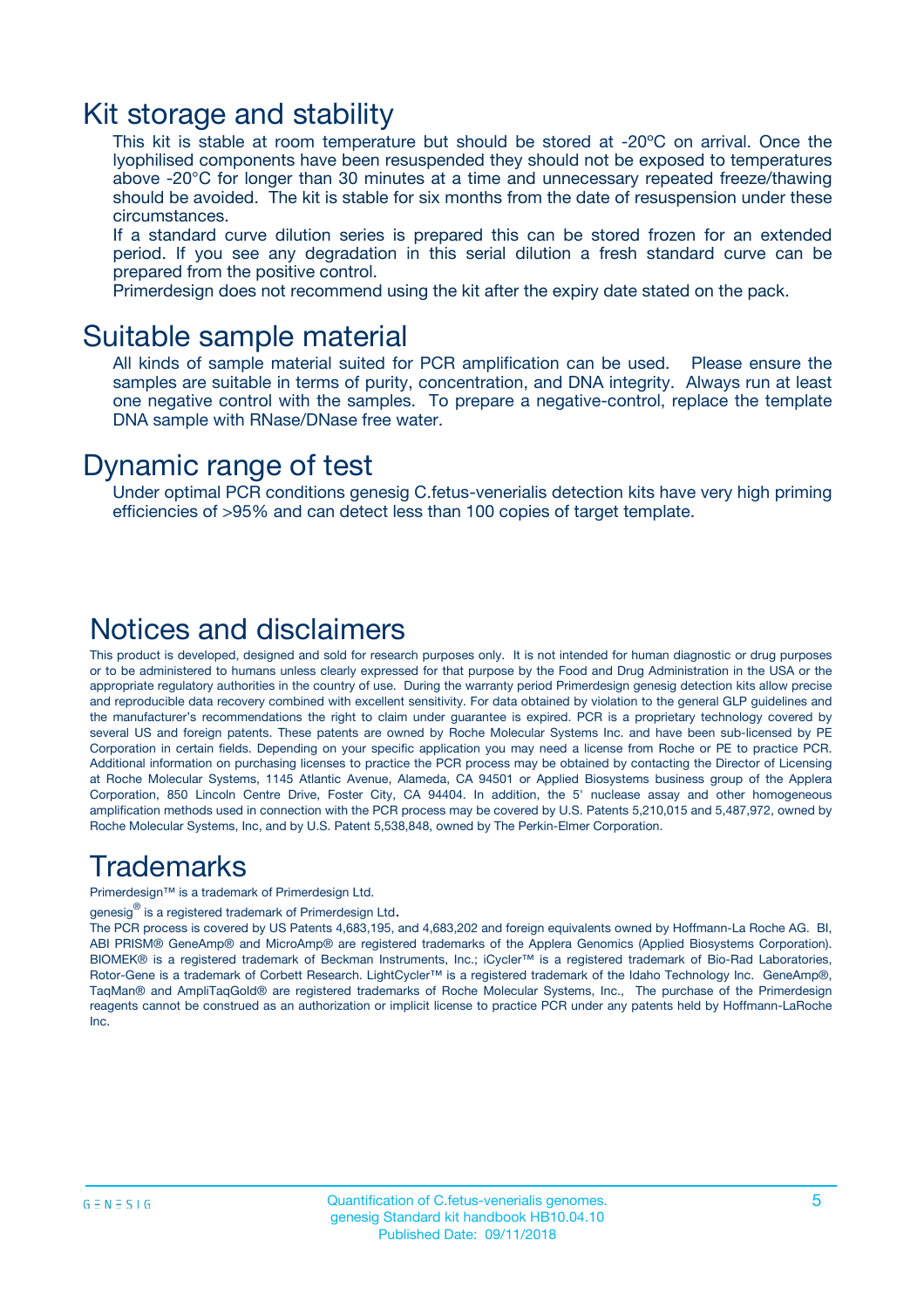# Principles of the test

#### **Real-time PCR**

A C.fetus-venerialis specific primer and probe mix is provided and this can be detected through the FAM channel.

The primer and probe mix provided exploits the so-called TaqMan® principle. During PCR amplification, forward and reverse primers hybridize to the C.fetus-venerialis DNA. A fluorogenic probe is included in the same reaction mixture which consists of a DNA probe labeled with a 5`-dye and a 3`-quencher. During PCR amplification, the probe is cleaved and the reporter dye and quencher are separated. The resulting increase in fluorescence can be detected on a range of qPCR platforms.

#### **Positive control**

For copy number determination and as a positive control for the PCR set up, the kit contains a positive control template. This can be used to generate a standard curve of C.fetus-venerialis copy number / Cq value. Alternatively the positive control can be used at a single dilution where full quantitative analysis of the samples is not required. Each time the kit is used, at least one positive control reaction must be included in the run. A positive result indicates that the primers and probes for detecting the target C.fetus-venerialis gene worked properly in that particular experimental scenario. If a negative result is obtained the test results are invalid and must be repeated. Care should be taken to ensure that the positive control does not contaminate any other kit component which would lead to false-positive results. This can be achieved by handling this component in a Post PCR environment. Care should also be taken to avoid cross-contamination of other samples when adding the positive control to the run. This can be avoided by sealing all other samples and negative controls before pipetting the positive control into the positive control well.

#### **Negative control**

To validate any positive findings a negative control reaction should be included every time the kit is used. For this reaction the RNase/DNase free water should be used instead of template. A negative result indicates that the reagents have not become contaminated while setting up the run.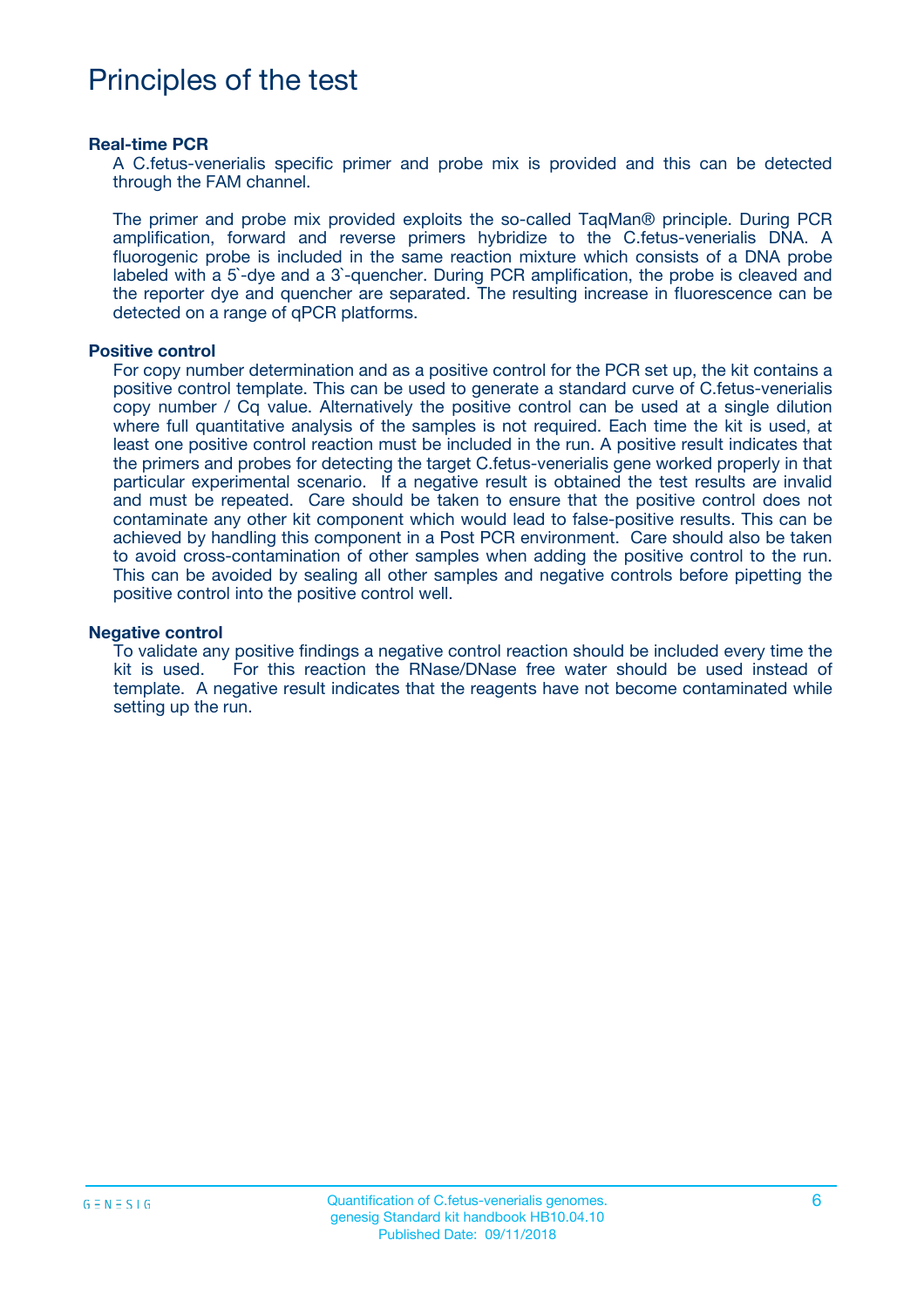## Resuspension protocol

To minimize the risk of contamination with foreign DNA, we recommend that all pipetting be performed in a PCR clean environment. Ideally this would be a designated PCR lab or PCR cabinet. Filter tips are recommended for all pipetting steps.

#### **1. Pulse-spin each tube in a centrifuge before opening.**

This will ensure lyophilised primer and probe mix is in the base of the tube and is not spilt upon opening the tube.

**2. Resuspend the kit components in the RNase/DNase free water supplied, according to the table below.**

To ensure complete resuspension, vortex each tube thoroughly.

| Component - resuspend in water              | <b>Nolume</b> |
|---------------------------------------------|---------------|
| <b>Pre-PCR pack</b>                         |               |
| C.fetus-venerialis primer/probe mix (BROWN) | 165 ul        |

### **3. Resuspend the positive control template in the template preparation buffer supplied, according to the table below:**

To ensure complete resuspension, vortex the tube thoroughly.

| Component - resuspend in template preparation buffer  | lVolume' |
|-------------------------------------------------------|----------|
| <b>Post-PCR heat-sealed foil</b>                      |          |
| C. fetus-venerialis Positive Control Template (RED) * | 500 µl   |

\* This component contains high copy number template and is a VERY significant contamination risk. It must be opened and handled in a separate laboratory environment, away from the other components.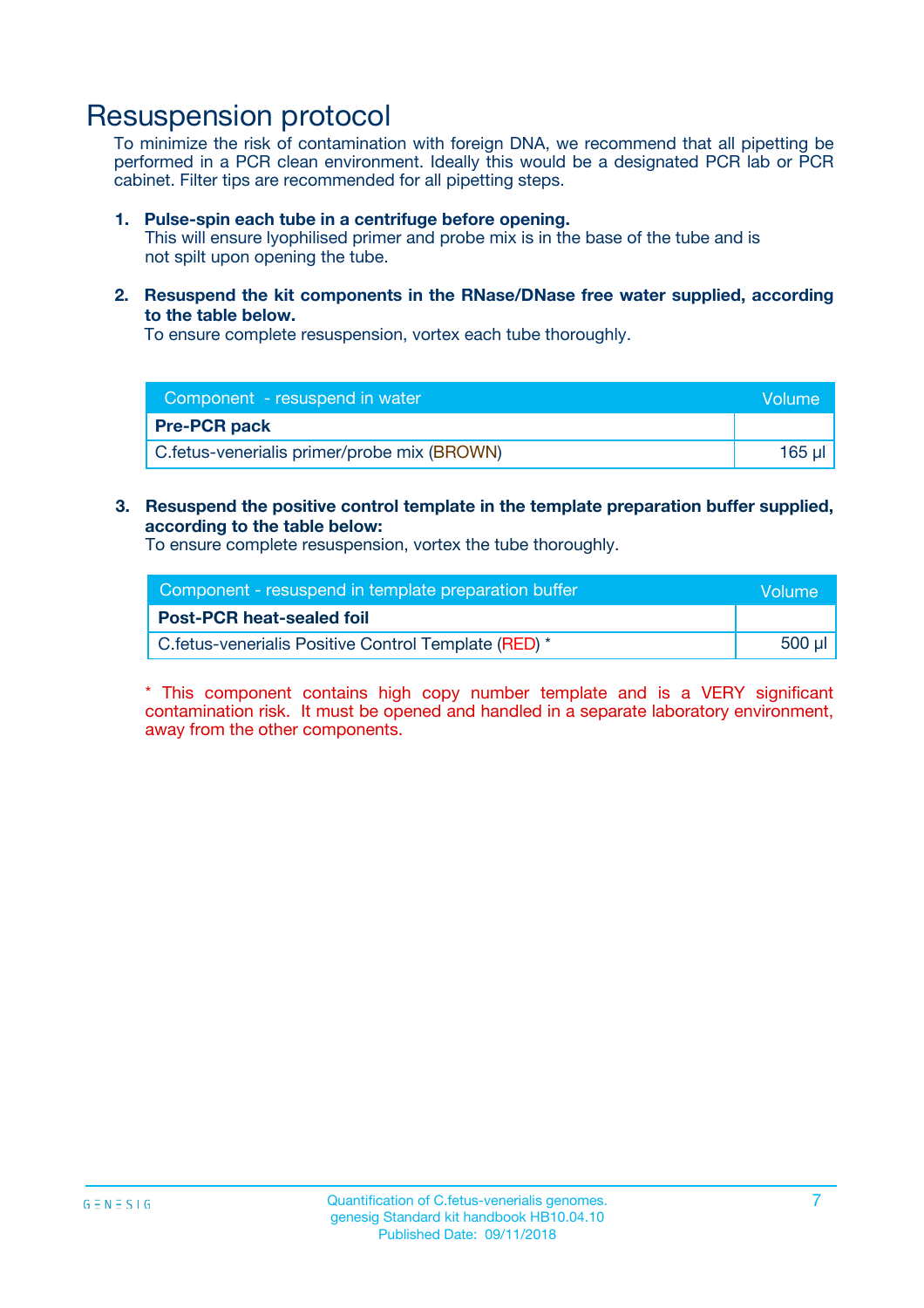# qPCR detection protocol

**1. For each DNA sample prepare a reaction mix according to the table below:** Include sufficient reactions for positive and negative controls.

| Component                                   | Volume   |
|---------------------------------------------|----------|
| oasig or PrecisionPLUS 2X qPCR Master Mix   | 10 $\mu$ |
| C.fetus-venerialis primer/probe mix (BROWN) | 1 $\mu$  |
| <b>RNase/DNase free water (WHITE)</b>       | $4 \mu$  |
| <b>Final Volume</b>                         | $15 \mu$ |

- **2. Pipette 15µl of this mix into each well according to your qPCR experimental plate set up.**
- **3. Prepare DNA templates for each of your samples.**
- **4. Pipette 5µl of DNA template into each well, according to your experimental plate set up.**

For negative control wells use 5µl of RNase/DNase free water. The final volume in each well is 20µl.

**5. If a standard curve is included for quantitative analysis, prepare a reaction mix according to the table below:**

| Component                                   | Volume          |
|---------------------------------------------|-----------------|
| oasig or PrecisionPLUS 2X qPCR Master Mix   | 10 µl           |
| C.fetus-venerialis primer/probe mix (BROWN) | 1 µI            |
| <b>RNase/DNase free water (WHITE)</b>       | $4 \mu$         |
| <b>Final Volume</b>                         | 15 <sub>µ</sub> |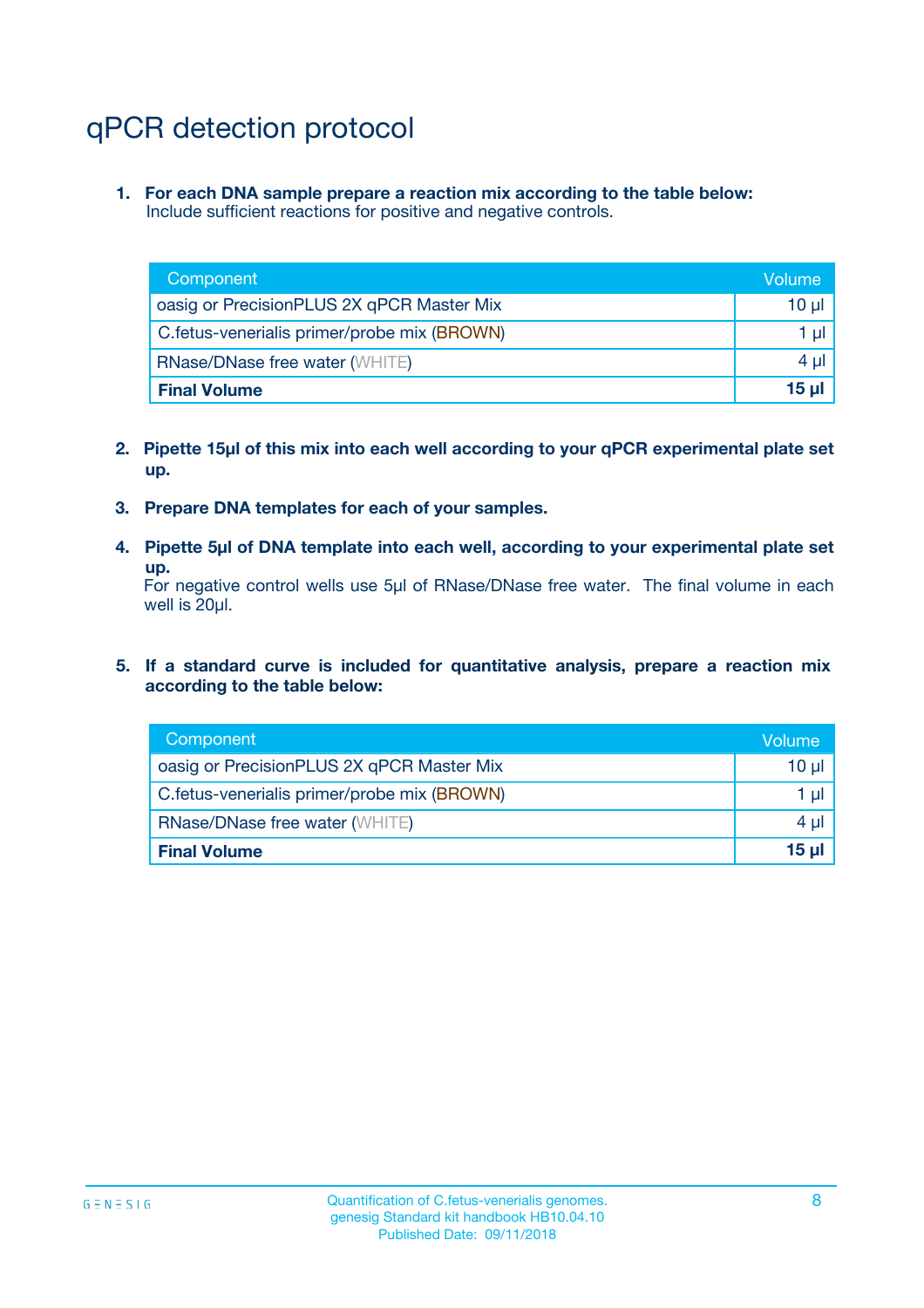### **6. Preparation of a standard curve dilution series.**

- 1) Pipette 90µl of template preparation buffer into 5 tubes and label 2-6
- 2) Pipette 10µl of Positive Control Template (RED) into tube 2
- 3) Vortex thoroughly
- 4) Change pipette tip and pipette 10µl from tube 2 into tube 3
- 5) Vortex thoroughly

Repeat steps 4 and 5 to complete the dilution series

| <b>Standard Curve</b>         | <b>Copy Number</b>     |
|-------------------------------|------------------------|
| Tube 1 Positive control (RED) | $2 \times 10^5$ per µl |
| Tube 2                        | $2 \times 10^4$ per µl |
| Tube 3                        | $2 \times 10^3$ per µl |
| Tube 4                        | $2 \times 10^2$ per µl |
| Tube 5                        | 20 per µl              |
| Tube 6                        | 2 per ul               |

7. Pipette 5µl of standard template into each well for the standard curve according to your experimental plate set up.

The final volume in each well is 20µl.

# qPCR amplification protocol

Amplification conditions using oasig or PrecisionPLUS2X qPCR Master Mix.

|             | <b>Step</b>       | <b>Time</b>     | Temp    |
|-------------|-------------------|-----------------|---------|
|             | Enzyme activation | 2 min           | 95 °C   |
| Cycling x50 | Denaturation      | 10 <sub>s</sub> | 95 $°C$ |
|             | DATA COLLECTION * | 60 s            | 60 °C   |

\* Fluorogenic data should be collected during this step through the FAM channel